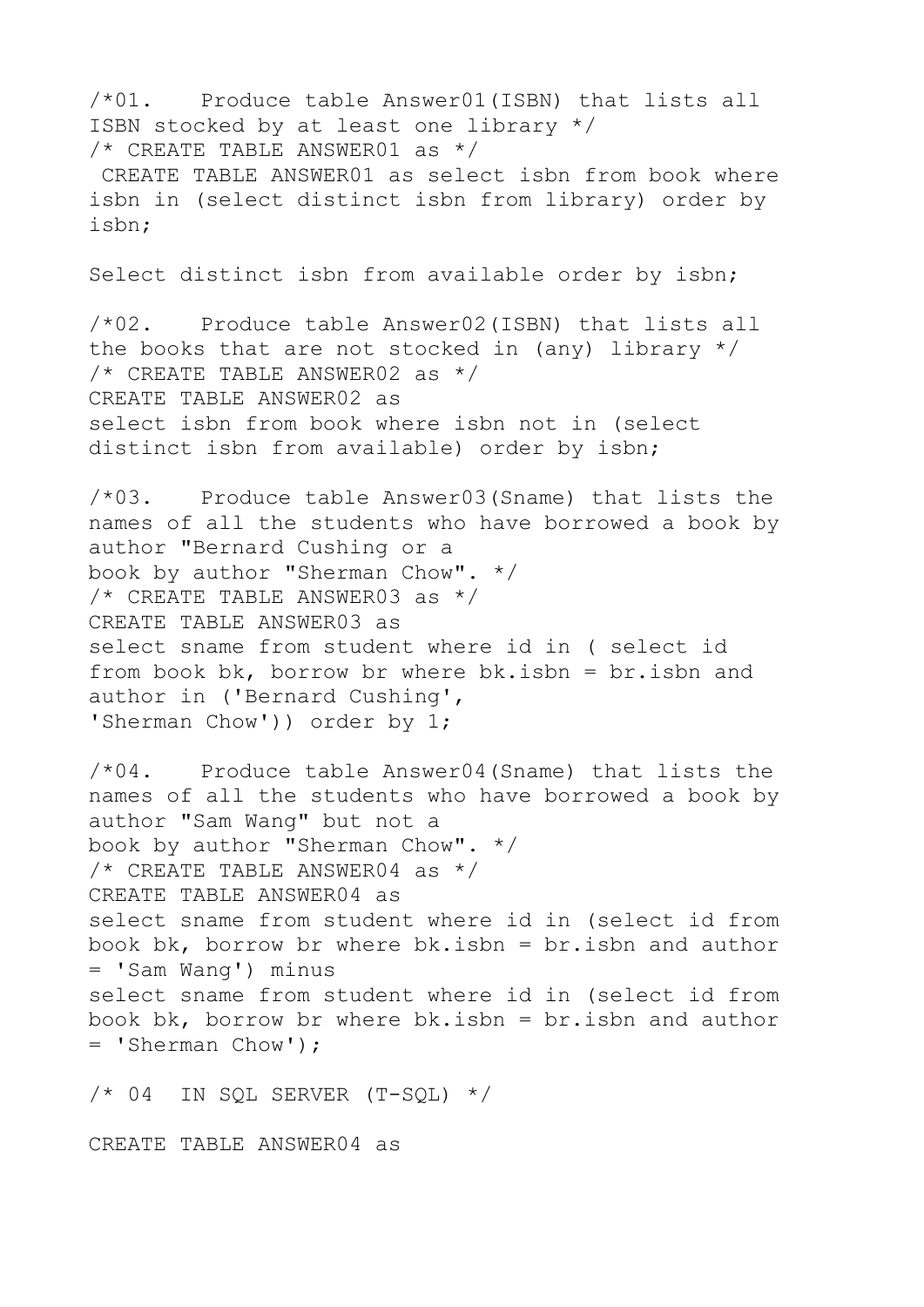select sname from student where id in (select id from book bk, borrow br where bk.isbn = br.isbn and author = 'Sam Wang') **except** select sname from student where id in (select id from book bk, borrow br where  $bk.isbn = br.isbn$  and author = 'Sherman Chow'); /\*05. Produce table Answer05(ID) that lists all the students who live in a city from which they checked out at least one book; that is checked a book from a library located in the city they live in. \*/ /\* CREATE TABLE ANSWER05 as \*/ CREATE TABLE ANSWER05 as select s.id from student s, library 1, borrow b where s.id=b.id and s.scity=1.city and b.lname=1.lname; /\*06. Produce table Answer06(ID1,ID2) that lists all pairs of students who checked a book with the same ISBN and ID1 < ID2. Do not remove duplicate duplicates. \*/ /\* CREATE TABLE ANSWER06 as \*/ CREATE TABLE ANSWER06 as select b1.id as id1, b2.id as id2 from borrow b1, borrow b2 where  $b1.isbn = b2.isbn$  and  $b1.id < b2.id$ order by 1, 2; /\*07. Produce table Answer07(ID1,ID2) that lists all pairs of students who checked a book with the same ISBN and ID1  $\lt$  ID2.  $*/$ /\* CREATE TABLE ANSWER07 as \*/ CREATE TABLE ANSWER07 as select distinct b1.id as id1, b2.id as id2 from borrow b1, borrow b2 where b1.isbn =  $b2$ .isbn and b1.id  $<$  b2.id order by 1, 2; /\*08. Produce table Answer08(ID) that lists all the students who have borrowed all the books which the student with ID "384" has borrowed. \*/ /\* CREATE TABLE ANSWER08 as \*/ CREATE TABLE ANSWER08 as select id from borrow where isbn = all (select isbn from borrow where id='384');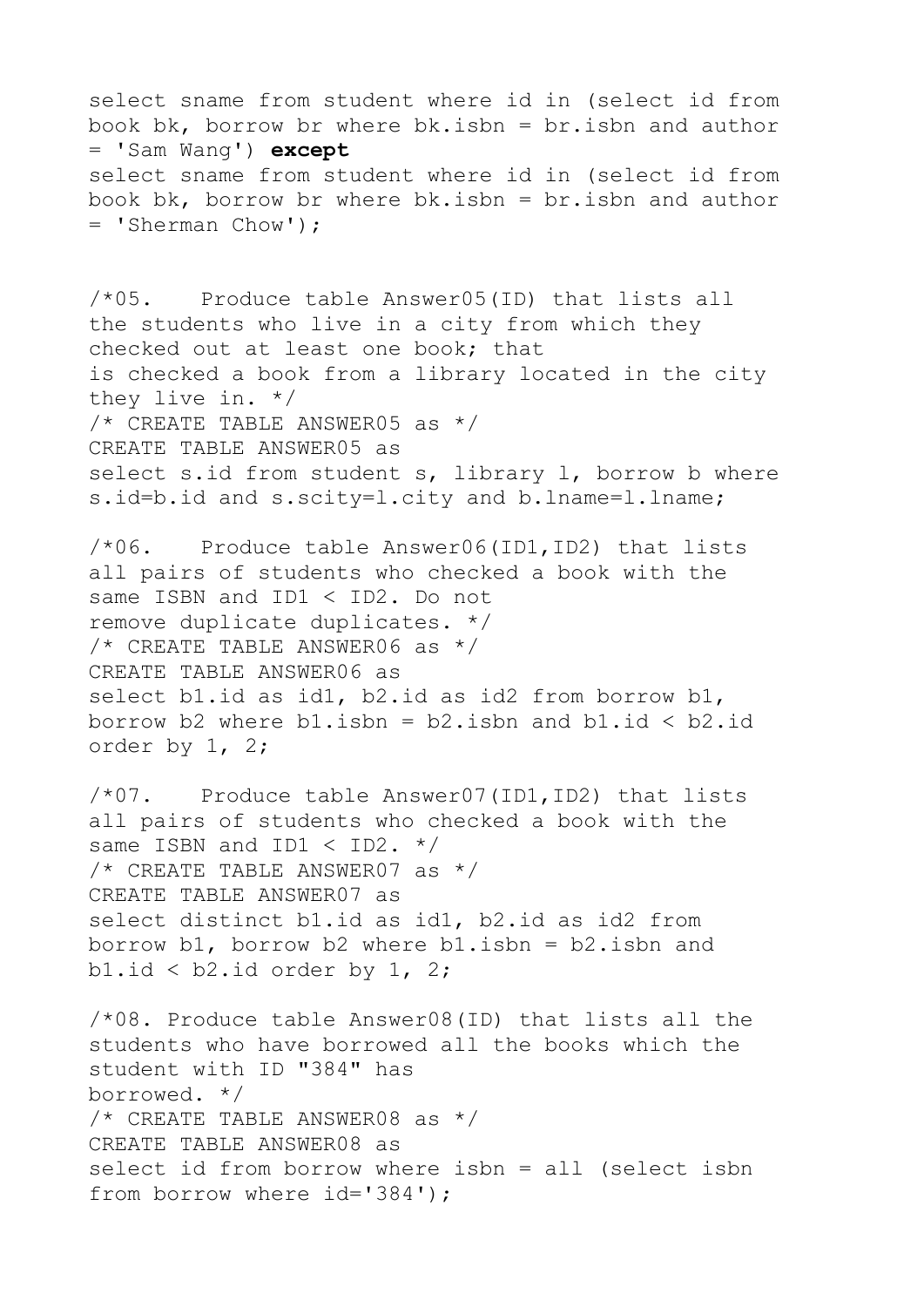$/*09.$  Produce table Answer09 (Sname, Scity) that lists all the students who have borrowed all books which the student with ID "710" has borrowed. Do not remove duplicates. \*/ /\* CREATE TABLE ANSWER09 as \*/ CREATE TABLE ANSWER09 as select sname, scity from student where id in (select distinct id from borrow b1 where not exists ( select isbn from (select isbn from borrow where id='710') where isbn not in (select isbn from borrow where borrow.id=b1.id))) order by 1;

/\*10. Produce table Answer10(ISBN,TotalNumber) that lists for each ISBN that is stocked by at least one library the total number of copies currently available. \*/  $/*$  CREATE TABLE ANSWER10 as  $*/$ CREATE TABLE ANSWER10 as select isbn, sum(noofcopies) as TotalNumber from available group by isbn order by 1;

/\*11. Produce table Answer11(ISBN) that lists all the ISBNs of the books which have been borrowed by at least 3 students from libraries in New York. \*/ /\* CREATE TABLE ANSWER11 as \*/ CREATE TABLE ANSWER11 as select isbn from (select isbn, count(\*) from (select isbn from borrow b, library l where l.lname=b.lname and l.city='New York') group by isbn having count  $(*)$  >=3) order by 1;

/\*12. Produce table Answer12(ISBN, CountStudents) that lists all the ISBNs of books and the total number of students who borrowed them, restricting to only those ISBNs that were borrowed by at least 2 students. \*/  $/*$  CREATE TABLE ANSWER12 as  $*/$ CREATE TABLE ANSWER12 as select isbn, count(\*) as CountStudents from borrow group by isbn having count  $(*)$  >1 order by 1;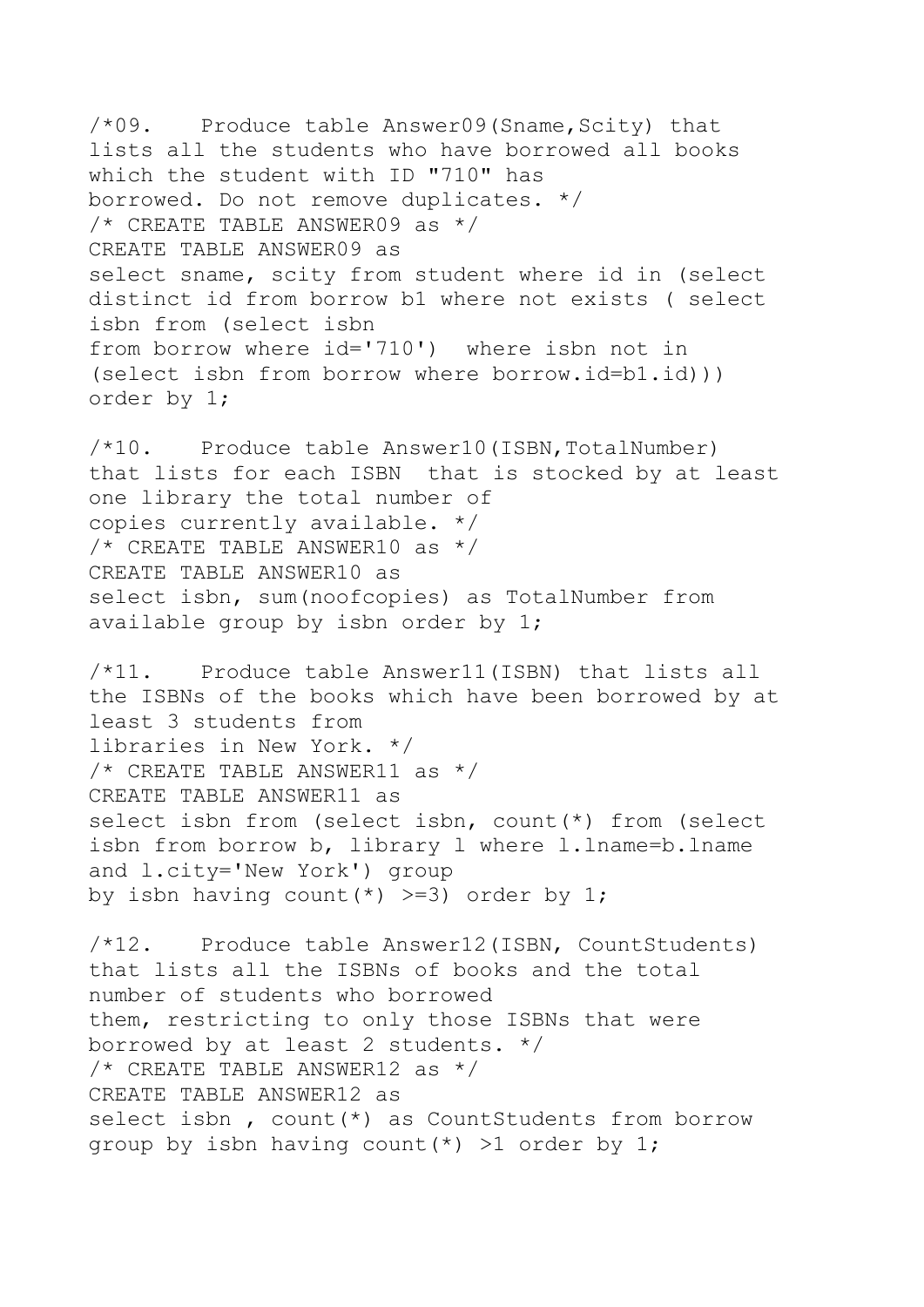/\*13. Produce table Answer13(Title,Author,Total) that lists for all pairs of Title and Author the number of different ISBN's. (There could be several ISBNs written by the same author with the same title.) \*/ /\* CREATE TABLE ANSWER13 as \*/ CREATE TABLE ANSWER13 as select title, author, count(\*) as Total from book group by title, author order by 1; /\*14. Produce table Answer14(ID) that lists all the names of the students for whom Scity is unknown. \*/  $/*$  CREATE TABLE ANSWER14 as  $*/$ CREATE TABLE ANSWER14 as select id from student where scity is null; /\*15. Produce table Answer15(ID, Library) that lists for each person the library he or she borrowed from, sorted ascending by ID and descending by Library. \*/ /\* CREATE TABLE ANSWER15 as \*/ CREATE TABLE ANSWER15 as select distinct id, lname from borrow order by id asc, lname desc; /\*16. Increase the number of copies available by 1 for all the ISBNs stocked at "Bobst" \*/ /\* \*/ update available set noofcopies=noofcopies+1 where lname='Bobst';  $/*17.$  Remove all the borrow records of the student with ID "995". \*/ /\* \*/ delete from borrow where id='995'; /\*18. A student with ID "295" just borrowed a book with ISBN "0521830842" from "Bobst", updates the database accordingly, that is you need to modify properly both Borrow and Available. \*/ /\* \*/ insert into borrow values('295', 'Bobst', '0521830842'); update available set noofcopies=noofcopies - 1 where lname='Bobst' and isbn='0521830842';